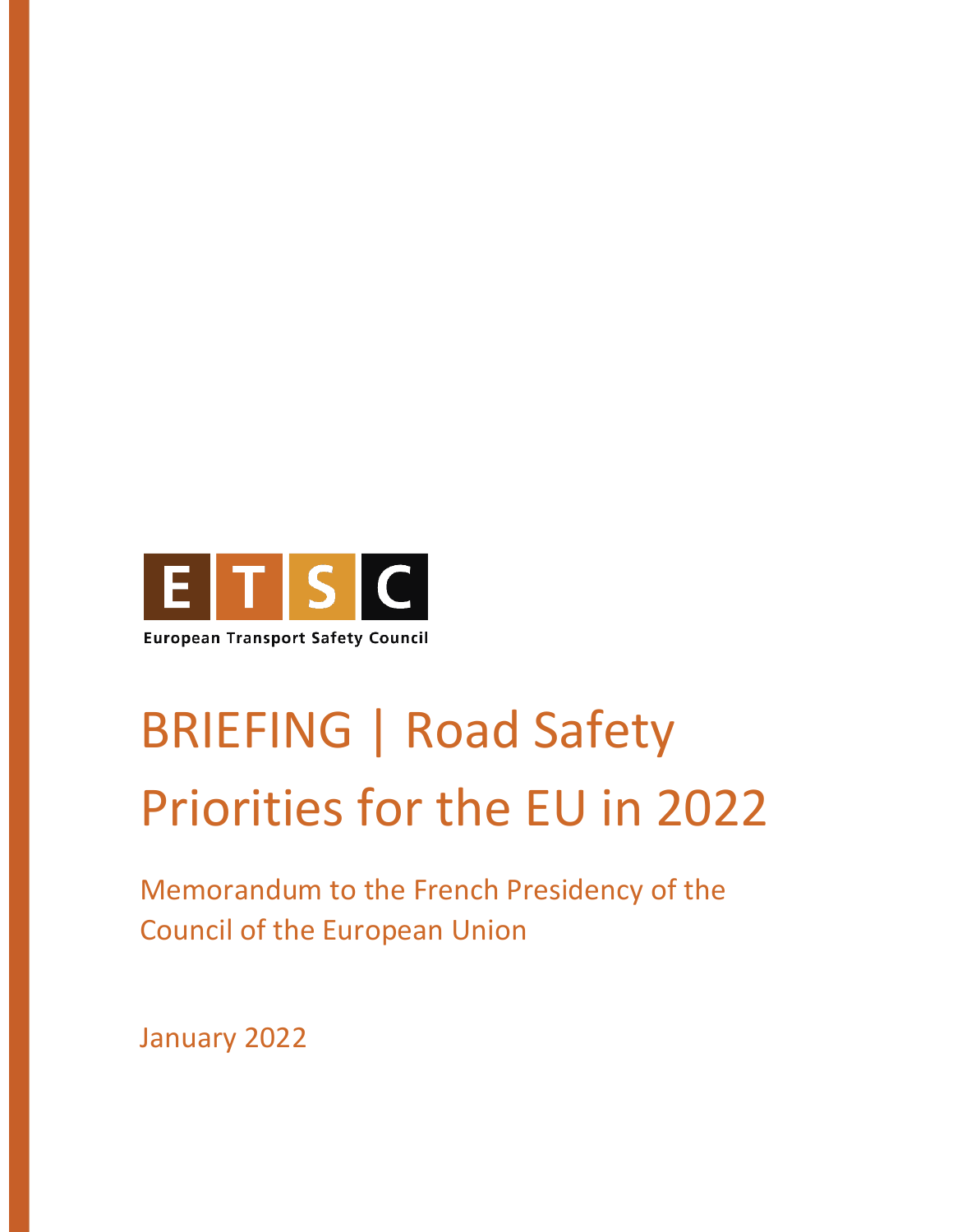### **Contents**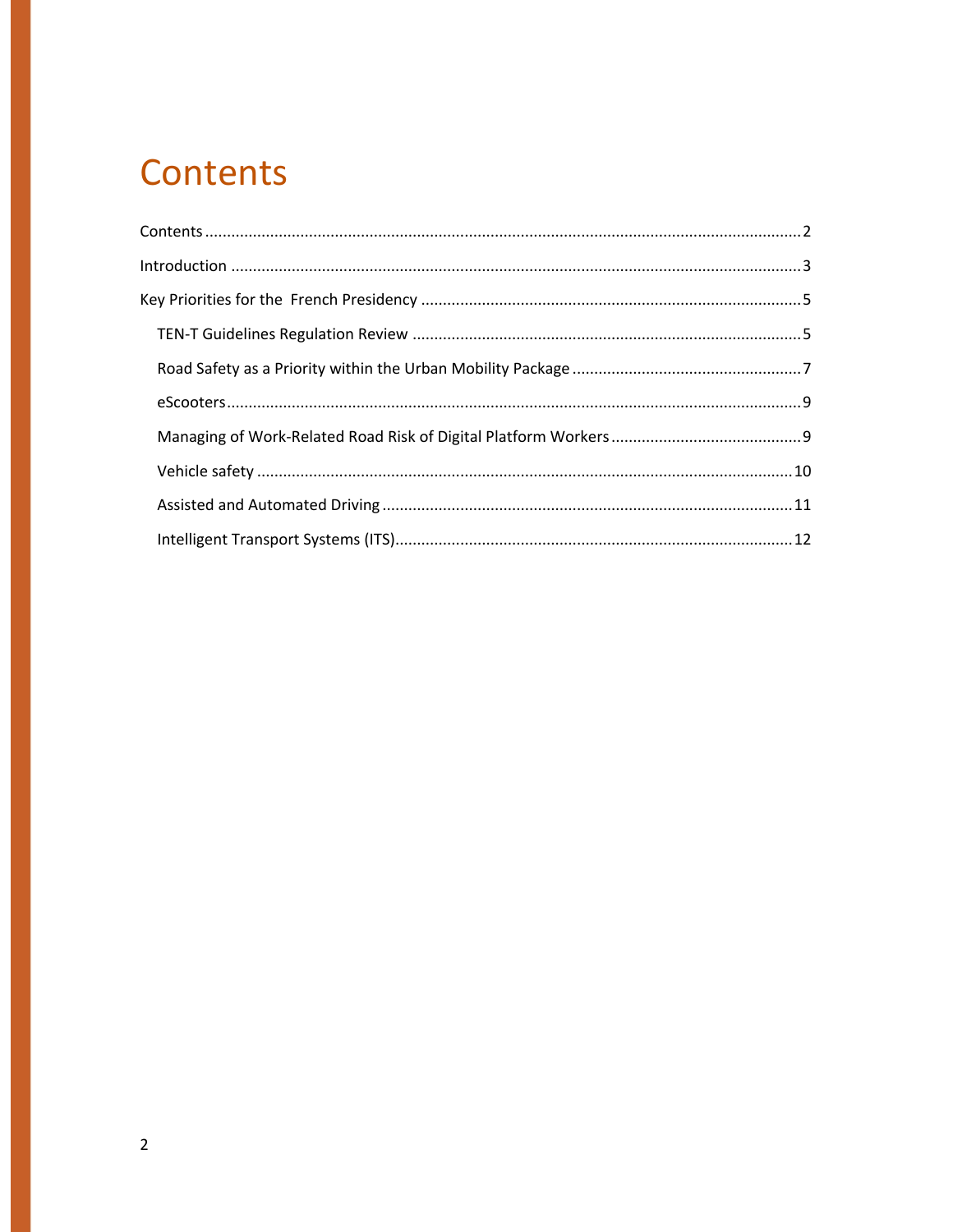### Introduction

France took over the EU Presidency on  $1<sup>st</sup>$  January 2022 as the EU continues to grapple with the Covid-19 crisis, bringing additional challenges for transport and mobility policies.

18,844 people lost their lives in road traffic in the EU in 2020, 10,847 fewer than in 2010, representing a 37% decrease. There were 56,305 fewer deaths on EU roads than there would have been if deaths had continued at the same level as in 2010. ETSC estimates the monetary value to society of human losses avoided by preventing these road deaths at approximately  $\epsilon$ 156 billion.<sup>1</sup>

The EU, and its Member States, agreed a target to cut road deaths by half in the decade to 2020. Over the target period 2010-2020, the largest annual reduction in the number of road deaths in the EU was achieved in 2020: 3,919 deaths were prevented in the EU in 2020 compared to 2019, an unprecedented 17% decrease in just one year. By comparison, road deaths in the EU declined by just 3% between 2018 and 2019 and by just 6% over the period 2013-2019 (Fig.1).<sup>2</sup>



<sup>13</sup> FU23: FU27 excluding IT. FL and IF due to inconsistent trend data and LT due to lack of data

#### Figure 1. Reduction in the number of road deaths in the EU27 since 2010 (blue line) plotted against the EU target for 2020 (blue dotted line).

The weekly number of road deaths in the EU is equivalent to two typical passenger airliners crashing and killing everyone on board.

 $1$  ETSC (2021), 15<sup>th</sup> PIN Annual Report, https://etsc.eu/15th-annual-road-safety-performance-index-pinreport/

 $<sup>2</sup>$  ibid.</sup>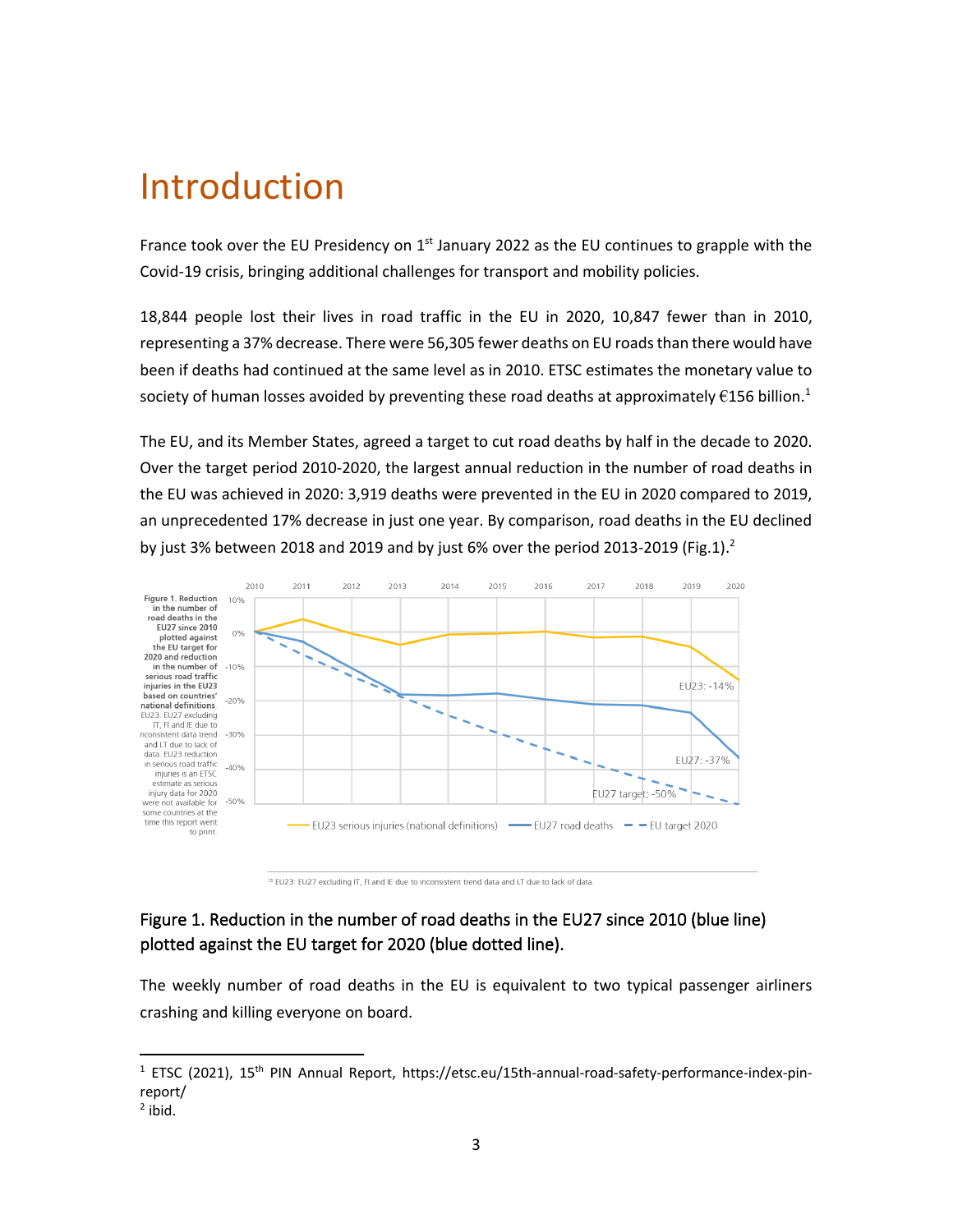In addition, around 120,000 people were seriously injured on EU27 roads in 2019 according to European Commission estimates, based on the MAIS3+ standard definition of a serious injury.<sup>3</sup>

Yet, the exceptional 2020 results were not an extraordinary outcome of dramatic shifts in road safety policy, but rather a consequence of the unprecedented lockdowns related to the Covid-19 pandemic. A special PIN report published in July 2020 revealed a drop of close to 40% in the number of road deaths in the EU in just the month of April 2020, by which time most European countries were in the first lockdown, compared to the month of April in the previous three years.<sup>4</sup> Unprecedented restrictions on travel and movement had a significant impact on traffic levels and led to a subsequent decrease in road deaths and serious injuries.<sup>5</sup>

In this briefing, ETSC outlines its recommendations on the key EU road safety policy dossiers to be steered by the French Presidency of the European Union in the first half of 2022.

 $3$  European Commission Press release (11 June 2020), Road safety: Europe's roads are getting safer but progress remains too slow https://bit.ly/38CDjfT

<sup>&</sup>lt;sup>4</sup> ETSC (2020), PIN Briefing, The Impact of Covid-19 Lockdowns on Road Deaths in April 2020,www.etsc.eu/PINCovid19

 $5$  A trend also witnessed in other parts of the world but with significant differences, in particular when expressed in deaths per billion-vehicle-km travelled. On average, the number of road deaths per billion vehicle-kilometres travelled slightly decreased in 2020 for the eleven countries with mobility data. However, there are significant variations between countries. For instance, the risk of being killed in a collision in 2020 was -17% lower in Sweden than for the 2017-19 average, but 12% higher in the Netherlands. ITF (2021), Road Safety Annual Report 2021: The Impact of Covid-19, shorturl.at/szY79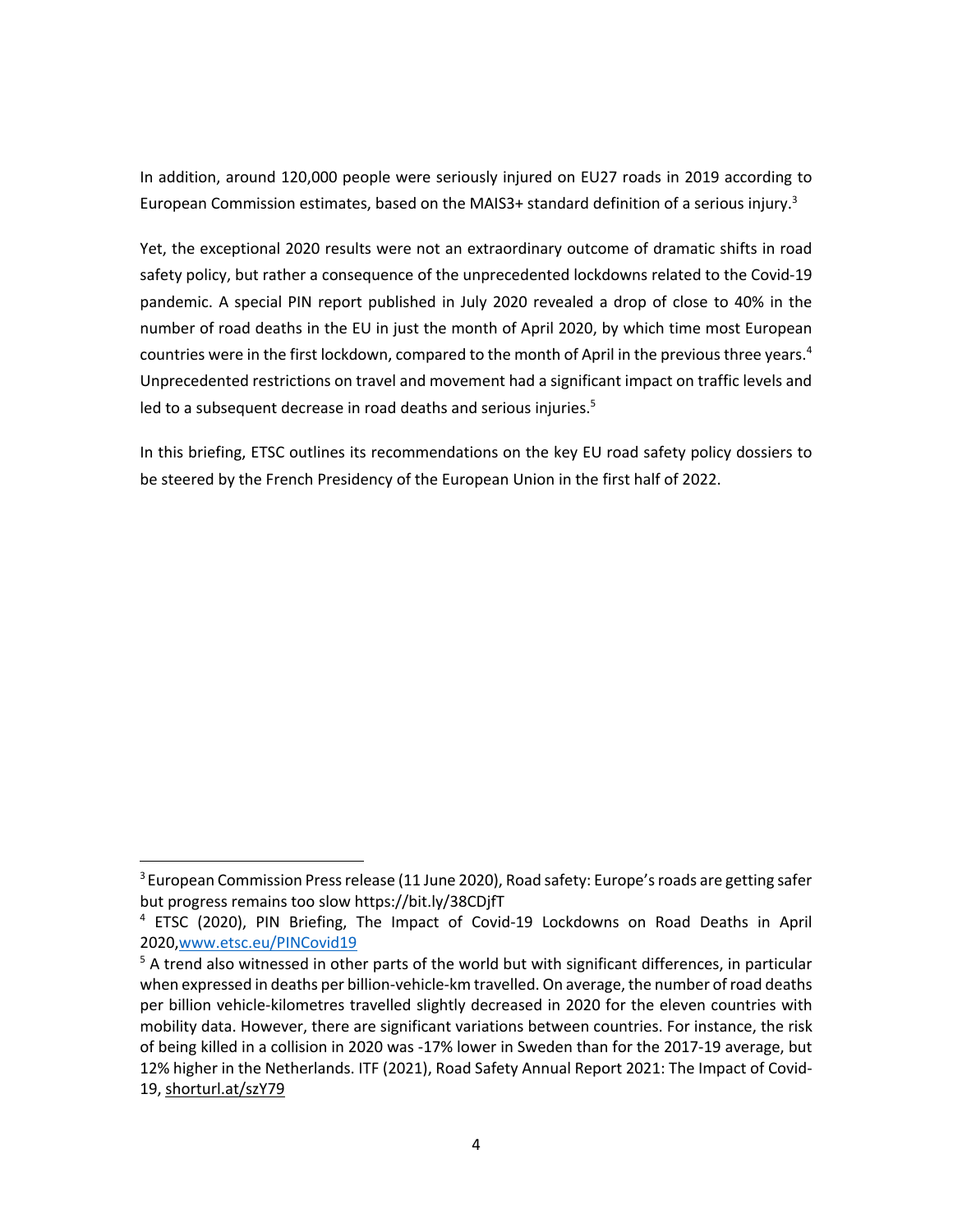## Key Priorities for the French Presidency

#### TEN-T Guidelines Regulation Review

In December 2021, the European Commission proposed new rules governing the Trans-European Transport (TEN-T) networks.<sup>6</sup> The French Presidency should prioritise launching the negotiations. The most important safety related update is to ensure so-called TEN-T roads meet the standards set out in the 2019/1936 road infrastructure safety management Directive. The newly proposed TEN-T Regulation sets a timeline for the 'core network' to be upgraded to separate carriageways for the two directions of traffic by 2040. The entire network should be completed by 2050. However low traffic density roads (less than 10,000 vehicles per day) may be exempted from the rules as long as 'an appropriate level of safety' is ensured.

ETSC calls for the minimum safety requirements for such roads to be defined in more detail as the current wording is too vague. These roads should meet at least the medium to high level of safety category needed within the categorisation system set up by the requirements of the 2019 road infrastructure safety management directive.

The proposals also outline key safety objectives for separation of traffic, rest areas a maximum of 60 km apart, secure parking every 100 km and weight monitoring stations every 300 km to tackle dangerously overweight freight vehicles.

Another change is that 424 major cities that are located on major European roads ('urban nodes') will be required to produce Sustainable Urban Mobility Plans (SUMPs) by 2025 – which should result in improved road safety provisions in those cities that haven't yet put such plans in place. Low speed management should be a key part of the SUMPs and duly referenced in the TEN-T Regulation.

Member States will also have to submit urban mobility data for urban nodes by 2025 and annually after this including collisions and injuries and modal share. The TEN-T Guidelines Regulation

 $6$  European Commission (2021) Proposal for a Regulation of the European Parliament and of the Council on Union guidelines for the development of the trans-European transport network. (COM(2021) 812) https://bit.ly/3raivUT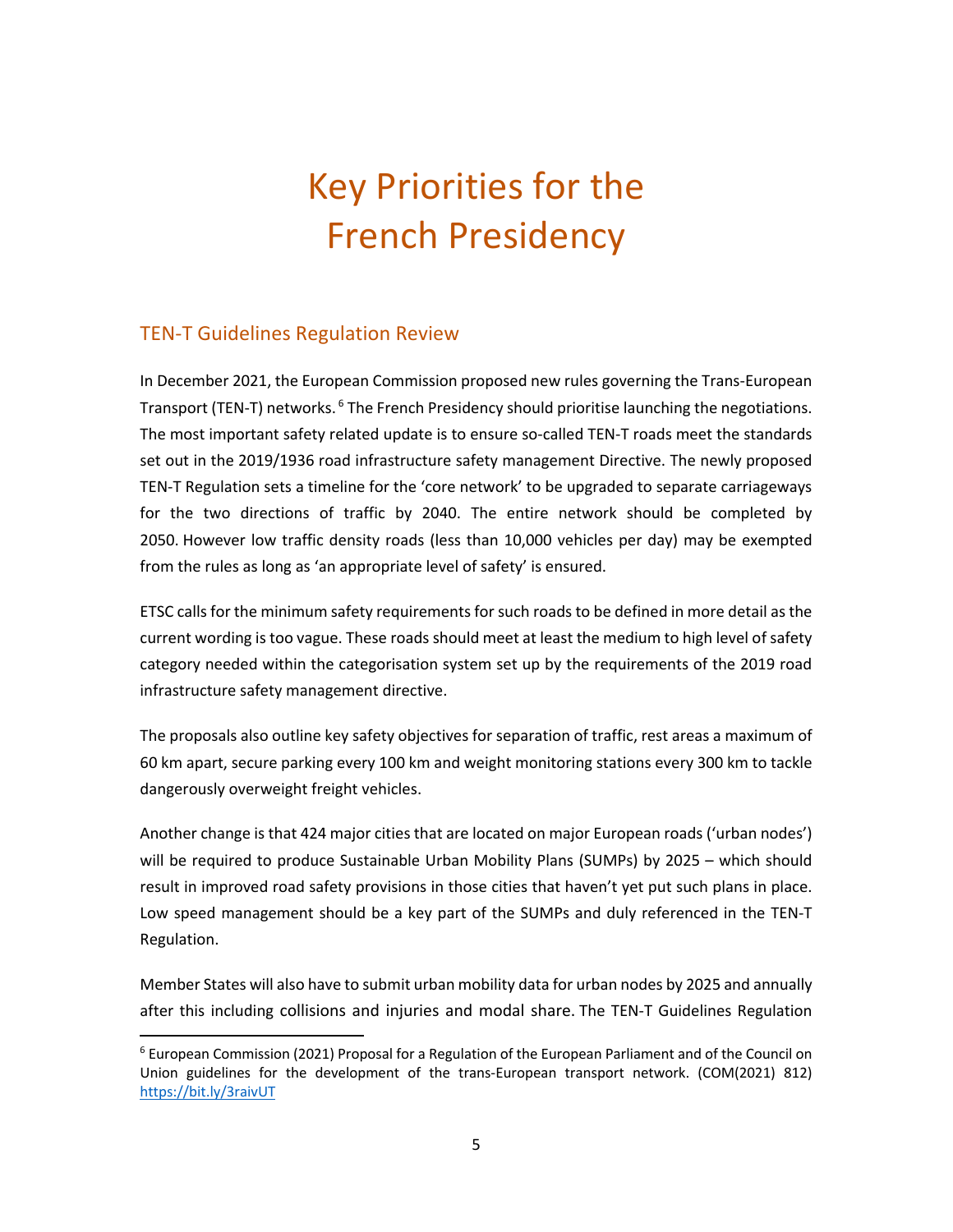proposal complement the 'urban policy initiative'.7

Improving the protection of vulnerable road users in line with the new requirements of the road infrastructure safety management Directive requires that their needs are taken into account in the implementation of all the procedures. The TEN-T proposal also calls for their needs to be 'taken into account', whereas ETSC would like more precise requirements for VRU safety such as the building of adequate infrastructure. When building or upgrading road and (railway) infrastructure, infrastructure managers should avoid the barrier effect and ensure for the safe use of pedestrian and cycling paths in order to promote the active modes of transport. ETSC also welcomesthe upcoming EC guidance being developed in the framework of the infrastructure safety management Directive on quality requirements regarding vulnerable road user safety due for development in 2022.

Active road users also need special protection in the 'urban nodes' governed by the TEN-T Regulation and the new SUMP obligation and a specific aim to promote an increase in active modes in the proposal will support this. ETSC would also welcome the use of EU funds for urban mobility to support increasing the safety of pedestrian and cyclist infrastructure and thus encouraging greater physical activity benefiting health and the environment as well as accessing other public transport modes.<sup>8</sup> The TEN-T Regulation should promote the construction of safe cycling infrastructure, by including the EuroVelo cycle network as part of the TEN-T.

One omission in the new TEN-T proposal is any specific commitment on preparing roads for automated systems in transport. ETSC had called for provisions on ensuring that road markings, signs and infrastructure take into account the specific needs of e.g. traffic sign recognition and automated lane keeping systems. A fail-safe/fault tolerant design is required to guarantee that automated vehicles operate in a safe state in any event or under adverse conditions. Some elements may be covered by upcoming 'common specifications' on road markings and road signs due for adoption in 2022 under the new Infrastructure Safety Directive.

ETSC calls upon the French Presidency to prioritise discussions on the TEN-T Regulation and improve road safety in line with the aforementioned ETSC recommendations.

<sup>&</sup>lt;sup>7</sup> European Commission (2021) New EU Urban Mobility Framework https://bit.ly/3raivUT

<sup>&</sup>lt;sup>8</sup> ETSC PIN Flash 38, How Safe is Walking and Cycling in Europe (2020) https://bit.ly/2LJDpJu

ETSC PIN Flash 37 Safer Roads Safer Cities How to Improve Urban Road Safety in the EU https://bit.ly/3q6oXu2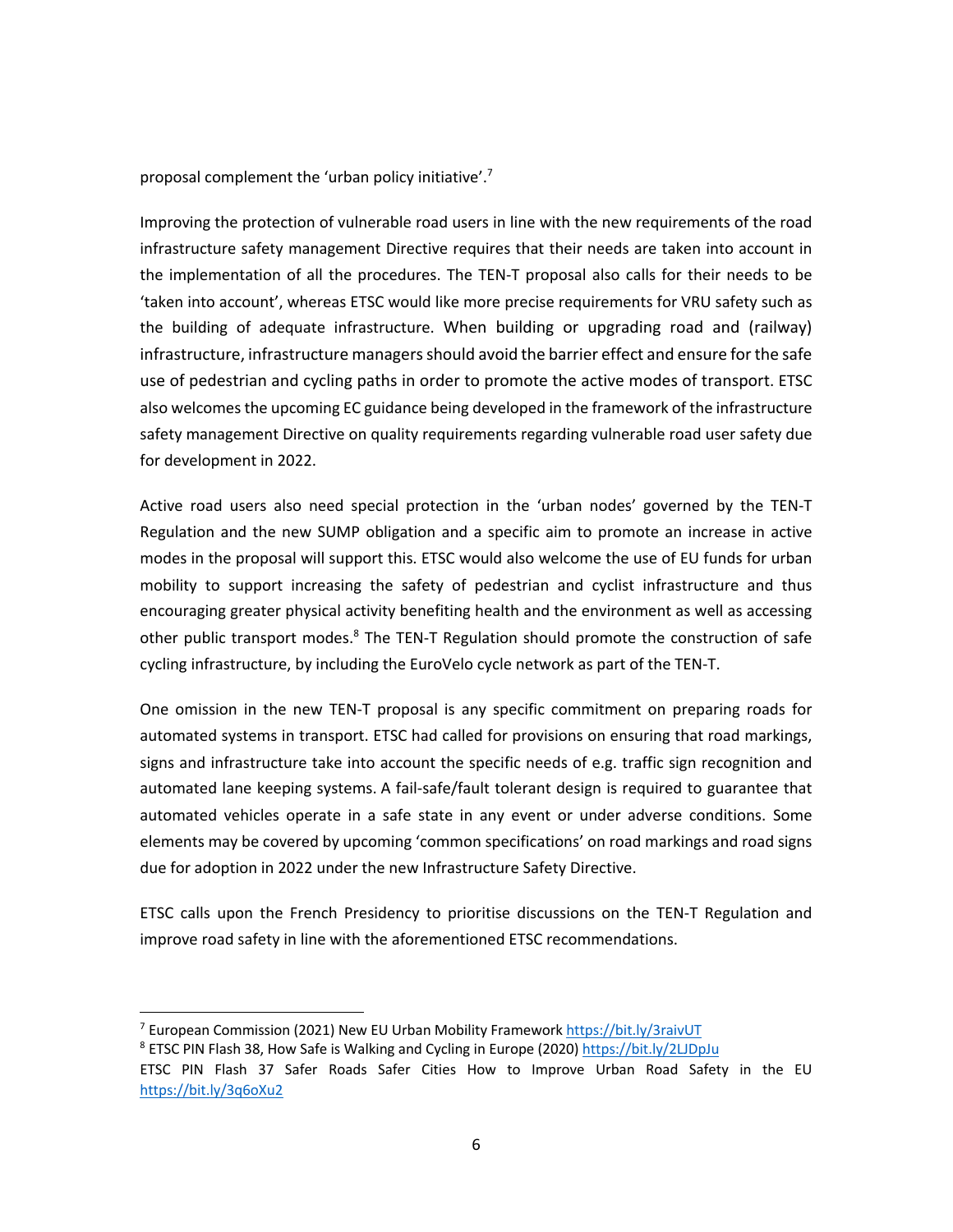#### Road Safety as a Priority within the Urban Mobility Package

One other priority area is urban mobility. The EC adopted a new Urban Mobility Framework including actions on road safety in December 2021. <sup>9</sup> The EC stated that: 'Active mobility modes such as walking and cycling are low-cost and zero-emission forms of mobility which can also bring about health co-benefits associated to more active lifestyles.' Moreover 'to reach their full potential' the 'allocation of space, safety regulations and adequate infrastructure' are needed.<sup>10</sup> 72% of the population of the EU lives in cities, so tackling urban road safety is critical to achieving the target. 38% of road deaths occur on urban roads and 70% of these are pedestrians, cyclists and powered two wheelers.

The new 'urban policy initiative' seeks to encourage towns and cities in the EU to move towards a more sustainable balance of transport modes, encouraging walking, cycling and public transport and will introduce better monitoring of modal split as well as road injuries and deaths. ETSC welcomes these intentions but calls for more to be done at EU level to help cut road deaths and injuries by 50% by 2030 – the EU's agreed target.

The new urban policy initiative regrettably says little on managing inappropriate speed, for example, which is a primary or contributing factor in many road deaths in urban areas. The EP called, in its recent Report on Road Safety, for 'the Commission to come up with a Recommendation to apply safe speed limits, in line with the safe system approach for all road types, such as maximum default speeds of 30km/h in residential areas and areas where there are high numbers of cyclists and pedestrians'.<sup>11</sup> As mentioned previously, low speed management should be a key part of the SUMPs in the TEN-T urban nodes in order to reach safety and sustainability goals.

The Commission's Urban Framework is largely based on the concept of SUMPs, a concept that has been running for nearly a decade, whereby the Commission provides guidance and a framework for cities that want to map out how they can improve urban mobility, the environment and road safety. Under the new proposals, the Commission wants to extend that measure, by requiring 'urban nodes' to develop a SUMP.<sup>12</sup> The proposed TEN-T Regulation also calls for increase of modal share of active modes and public transport in 'urban nodes'. And the SUMP Guidance will

<sup>9</sup> European Commission (2021), New EU Urban Mobility Framework https://bit.ly/3raivUT  $10$  ibid

<sup>&</sup>lt;sup>11</sup>European Parliament (2021) Own Initiative Report on Road Safety https://bit.ly/33LJj6r

 $12$  European Commission (2021) Proposal for a Regulation of the European Parliament and of the Council on Union guidelines for the development of the trans-European transport network (COM(2021) 812) https://bit.ly/3raivUT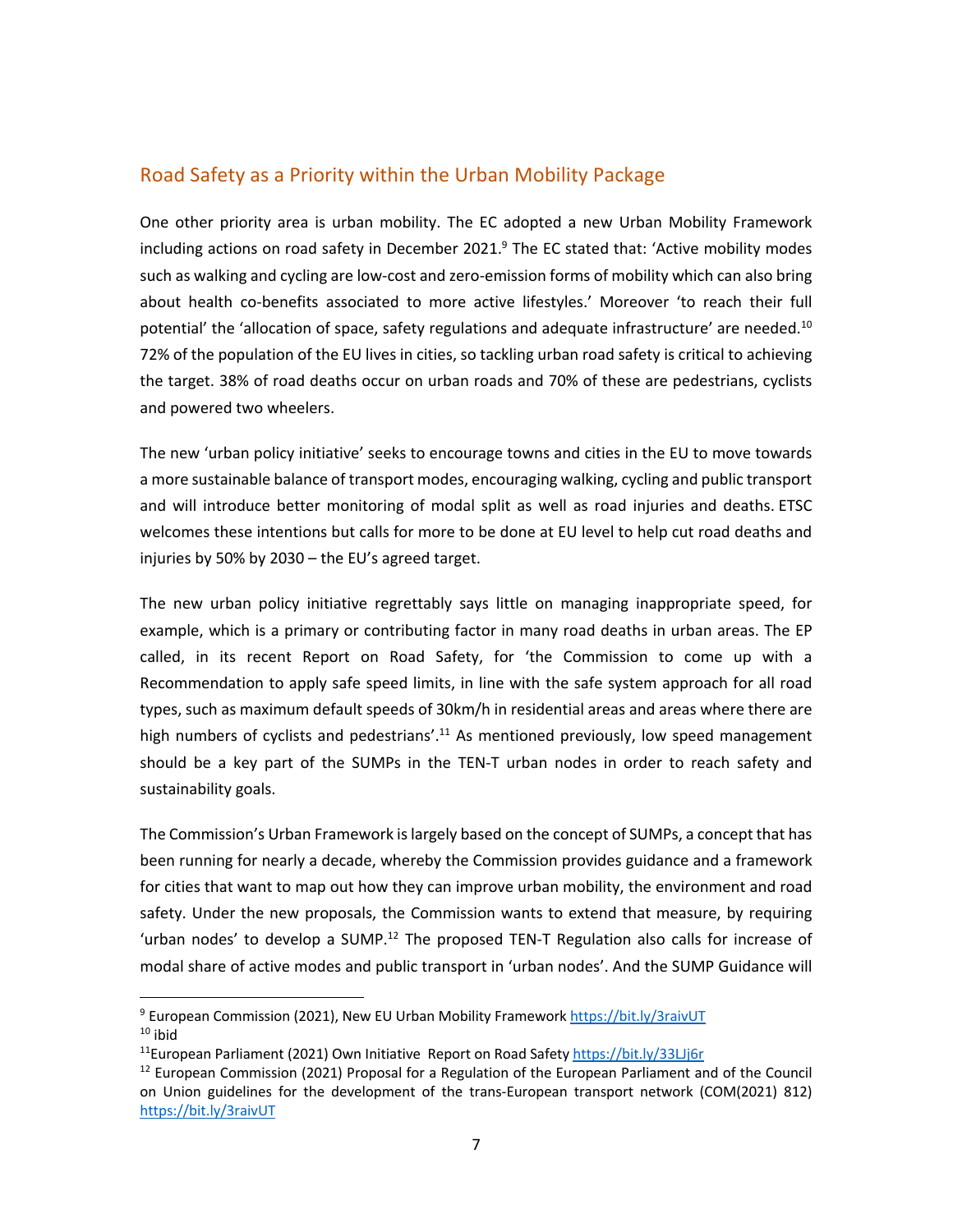also be updated to increase walking and cycling. $^{13}$ 

The EC's Urban Framework says that 'vulnerable road users should be given sufficient space; e.g. through the physical separation of foot, cycle/micromobility paths from motorised traffic wherever feasible'.<sup>14</sup> Also that: 'EU funding for urban mobility projects and for urban infrastructure projects should require that the projects follow the 'safe system' approach'. <sup>15</sup> ETSC would support these goals but also recommends the inclusion of the more far-reaching EuroVelo network into the TEN-T.

ETSC regrets that the EC has not adopted the more demanding call from the EP 'for the reprioritisation of transport infrastructure in urban areas, including the repurposing of public spaces, away from individual motorised transport towards sustainable, safer and healthier transport modes such as public transport, walking and cycling, while taking into consideration the special needs of vulnerable road users, such as children, persons with disabilities and older people'. 16

The EP recommendations echo ETSC's recommendations from its recently published PIN Reports on Urban Mobility (2019) and Pedestrian and Cyclist safety (2020).<sup>17</sup>

Many local authorities across Europe have rapidly improved the safety of vulnerable road users since the start of the Covid-19 crisis. Cities including Athens, Paris, Berlin, Milan, Madrid, Budapest and Brussels, among many others, have boldly introduced new or expanded pedestrian and cycling infrastructure with unprecedented haste.

The EC's Urban Framework also describes this reallocation of public space to sustainable modes but stops short of supporting the EP's call for this infrastructure to be kept beyond the Covid crisis. The EP "believes that the Commission should do its utmost to ensure that the cycling and walking infrastructure deployed by the Member States as a response to the COVID-19 pandemic remains in place and is expanded in order to further promote safe active travel."18

ETSC calls upon the French Presidency to initiate an exchange between the EU Member States

<sup>&</sup>lt;sup>13</sup> European Commission (2021) New EU Urban Mobility Framework https://bit.ly/3raivUT

 $14$  ibid

 $15$  ibid

 $16$  European Parliament (2021) Own Initiative Report on Road Safety https://bit.ly/33LJj6r

<sup>&</sup>lt;sup>17</sup> ETSC PIN Flash 38, How Safe is Walking and Cycling in Europe (2020) https://bit.ly/2LJDpJu

ETSC PIN Flash 37 Safer Roads Safer Cities How to Improve Urban Road Safety in the EU https://bit.ly/3q6oXu2

<sup>&</sup>lt;sup>18</sup> European Parliament (2021) Own Initiative Report on Road Safety https://bit.ly/33LJj6r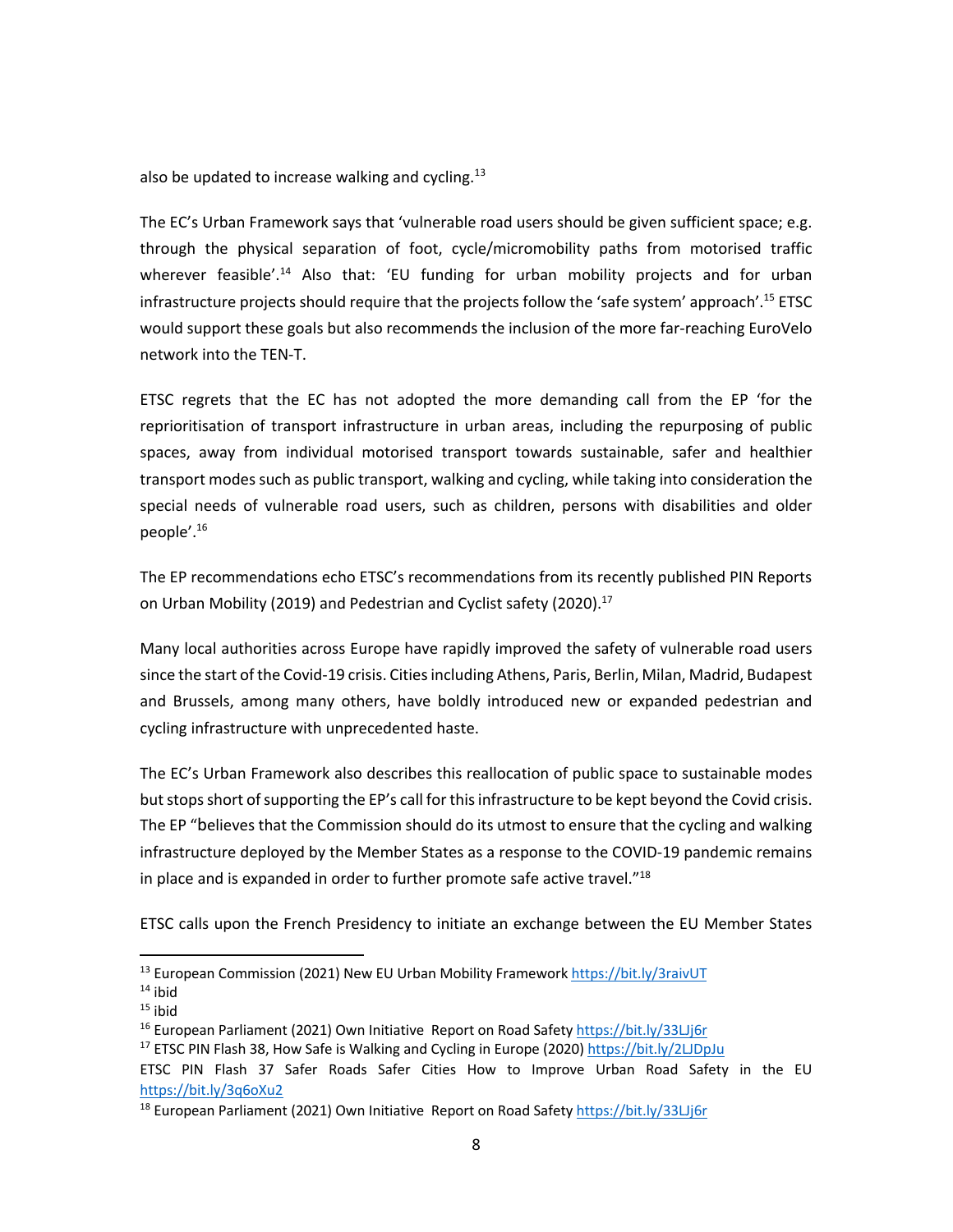and cities on implementing the measures proposed to improve urban road safety.

#### eScooters

The EC has also developed guidance under the SUMP framework to help cities plan for the rollout of eScooters, a fast growing transport mode in recent years. The Guidance covers where they can be used (e.g. roads, bike lanes - not on pavements), at what speed (cut off maximum speed of 25 km/h), after which training (possibility of implementing a good behaviour card or licence), as of what possible minimum age and in compliance with which safety rules.<sup>19</sup>

The Guidance also proposes some urgent safety measures which could be taken by cities such as allocating additional space quickly by offering pop up separated cycling infrastructure which could also be used by eScooters, keeping footpaths free for pedestrians by providing parking space for eScooters by reallocating parking space used for cars to and running a safety campaign on the main rules.<sup>20</sup> New EU technical standards for the safety of the devices are also foreseen.<sup>21</sup> ETSC calls upon the EC to develop minimum vehicle safety requirements for micromobility devices and to consider the development of recommended guidelines for safe use on the roads.

ETSC calls upon the French Presidency to support the EC's elaboration of new minimum vehicle requirements for eScooters and to disseminate the new SUMP Guidance on eScooters.

#### Managing of Work-Related Road Risk of Digital Platform Workers

The EC has proposed new labour law whereby workers for online 'digital platforms' are assumed to be employees and are not 'falsely misclassified' as self-employed.<sup>22</sup> This could result in millions of workers for so-called gig economy platforms such as Uber and Deliveroo receiving the same guarantees as employees on health and safety, sick pay and working hours. ETSC supports this proposal and calls for it to be improved to maximise the safety benefits by explicitly addressing the specific risks faced by platform workers in the transport sector. This includes risk assessing riders and drivers and taking action including for example setting maximum working hours to tackle fatigue, adopting compulsory training covering speeding and distraction and setting safety

<sup>&</sup>lt;sup>19</sup> European Platform on Sustainable Urban Mobility Plans Topic Guide Safe Use of Mircomobility Devices in urban Areas (2021) https://bit.ly/3GjxTot

 $20$  ibid

 $21$  European Commission (2021) New EU Urban Mobility Framework https://bit.ly/3raivUT

 $^{22}$  European Commission (2021) Proposal for a Directive on improving working conditions in platform work https://bit.ly/3r9JBf0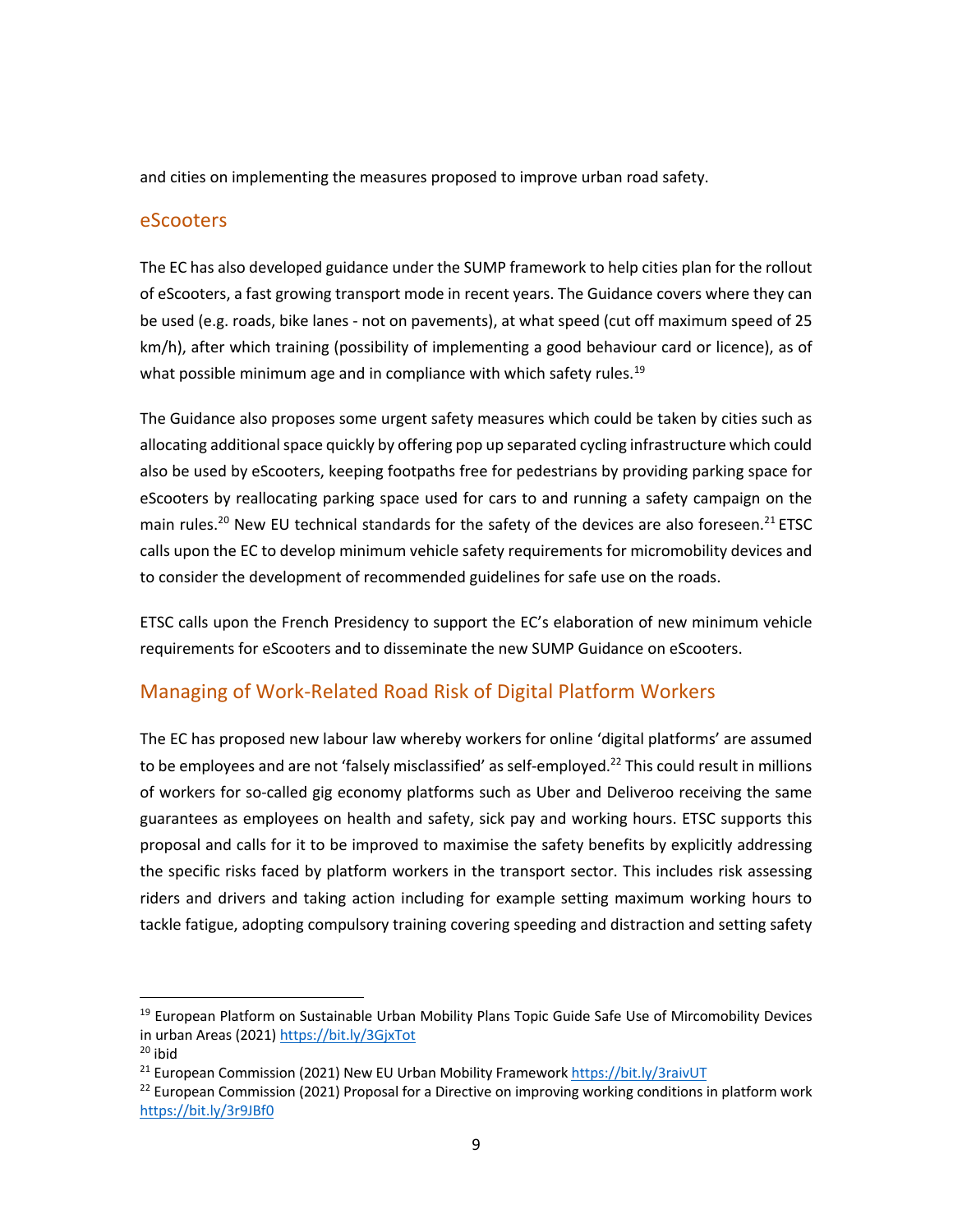standards for protective equipment and fleet safety. $^{23}$ 

Research has found that gig economy workers face a 'perfect storm' of risk factors on the road including inadequate training, a payment model that pressurised drivers to speed and to work while sick, no oversight of vehicle safety or condition and a lack of protective equipment.<sup>24</sup>

There are some requirements for 'human monitoring' of 'automated decision making' in order to 'evaluate' risks in the EC proposal as well. ETSC recommends specific rules to ban payment models that for example encourage speeding and reckless driving in the case of delivery drivers and riders.

ETSC calls on the French Presidency to support the EC proposal and strengthen the work-related road safety of employees in the EU and prioritise work to reach a general approach during their term.

#### Vehicle safety

The EU has the exclusive competence to set minimum safety standards for all new vehicles sold on the EU market. These standards were updated in 2019.<sup>25</sup> They represent the most direct and effective measures the EU has to further reduce road deaths and injuries. TRL, the UK transport research laboratory, estimated in a study for the European Commission that the package of proposed vehicle safety measures could prevent around 25,000 deaths and 140,000 people seriously injured across all vehicle categories within 15 years.<sup>26</sup>

Following the adoption of the 2019 General Safety Regulation, discussions on the detailed technical standards for each technology and safety measure are still ongoing. In order to deliver on the estimated number of deaths and seriously injured to be prevented, strong secondary legislation is needed.

The French Presidency should support the highest level of standards for the specifications that remain to be delivered, in particular Direct Vision for trucks and Event Data Recorders, given their critical and long-lasting importance for improving road safety in Europe.

<sup>&</sup>lt;sup>23</sup> ETSC PRAISE Resources on Work Related Road Safety https://etsc.eu/projects/praise/

<sup>&</sup>lt;sup>24</sup> Survey of Gig Economy Drivers, Riders and Their Managers https://bit.ly/3nS5dvM

<sup>25</sup> Regulation (EU) 2019/2144 https://bit.ly/3nxMpil

<sup>&</sup>lt;sup>26</sup> See page 13 of TRL on behalf of the European Commission (2018), Cost-effectiveness analysis of policy options for the mandatory implementation of different sets of vehicle safety measures - Review of the General Safety and Pedestrian Safety Regulations https://bit.ly/39sMkHo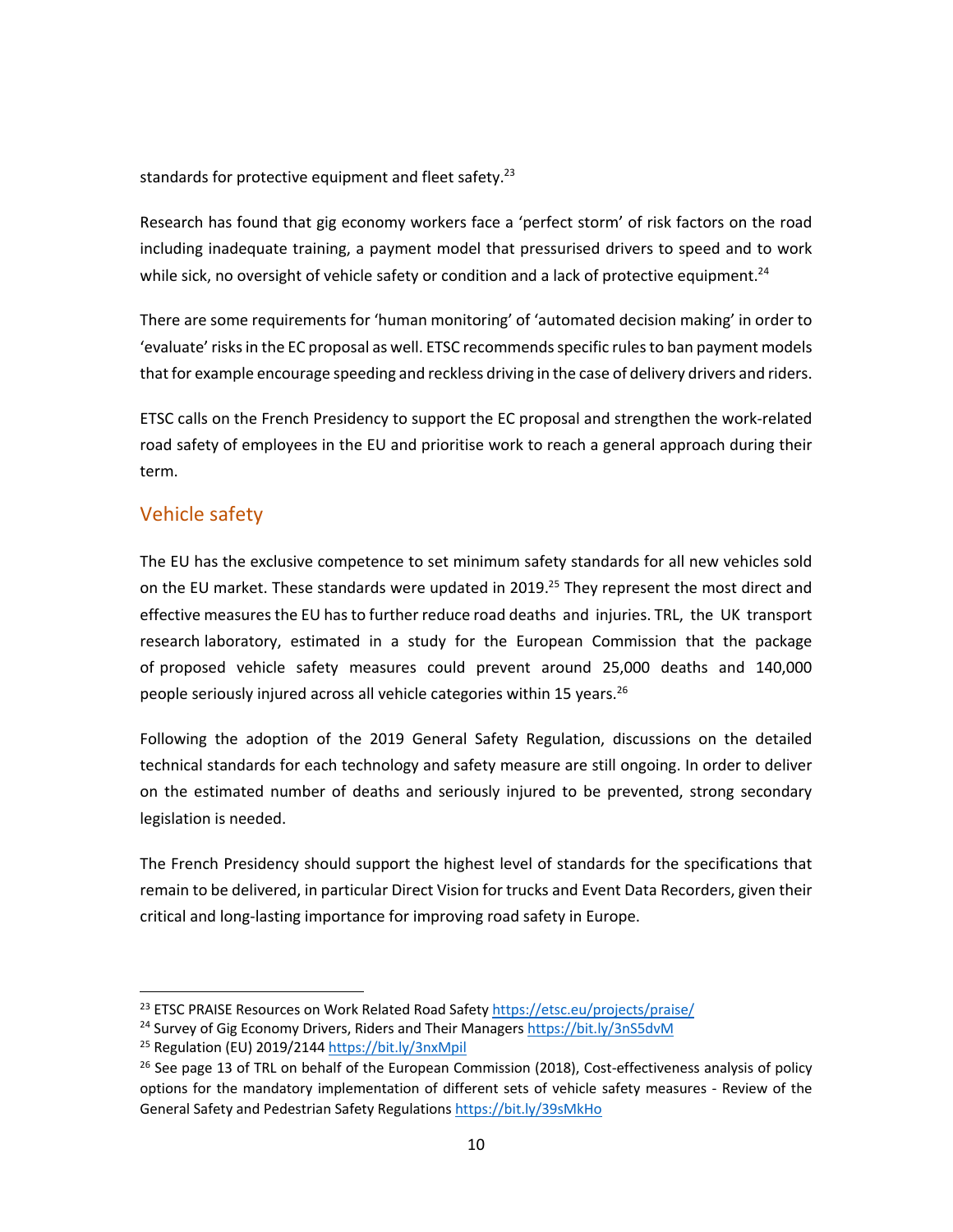#### Assisted and Automated Driving

The EC Mobility Strategy for 2021 proposes to set up the revised legal framework for the approval of automated vehicles in the EU and to adopt implementing legislation for connected and automated vehicles. ETSC has long called for the setting up of a robust, harmonised regulatory framework for automated driving at EU level and such a framework is an essential precursor to automated vehicle technology becoming available on the market. A risk assessment is needed to understand the transition to connected and automated vehicles.

A serious concern, especially during the introduction and transitional stage, is looking at how these vehicles will interact with vulnerable road users. Interaction between current vehicle drivers and VRUs sometimes takes the form of communication through eye contact. Vehicles and their sensors and cameras will have to go above and beyond simple detection and be able to pick up on different forms of communication. High risk scenarios should be identified and ways found to manage all these different possibilities. This is another area that should be a priority for research and testing.

The new GSR provides a legal framework for the type-approval of automated vehicles once it applies as of mid-2022. However, detailed and robust technical standards are currently still being worked on.

ETSC calls on the EC to place the role of the driver as well as interaction between the driver and the automated driving system as central when preparing technical requirements. These are missing or taken for granted in previous regulatory developments. These detailed type approval standards should furthermore ensure that automated vehicles will pass a comprehensive test equivalent to a 'driving test', including verifying that it complies with all specific obligations and considerations of the traffic law in all EU Member States.

In this regard, ETSC calls on the French Presidency to advance on the possibilities for ensuring the safety of automated driving presented by the possible EU agency mentioned in the new EC Mobility Strategy, and urges that the type-approval and market surveillance of automated vehicles should be one of the agency's key tasks. An agency could also collect data about collisions, incidents and near misses with (semi) automated vehicles and publish the data.

Meanwhile, with regards to advanced driver assistance systems, the current rules for hands-on lane keeping assistance systems should be revised, as human factor problems such as driver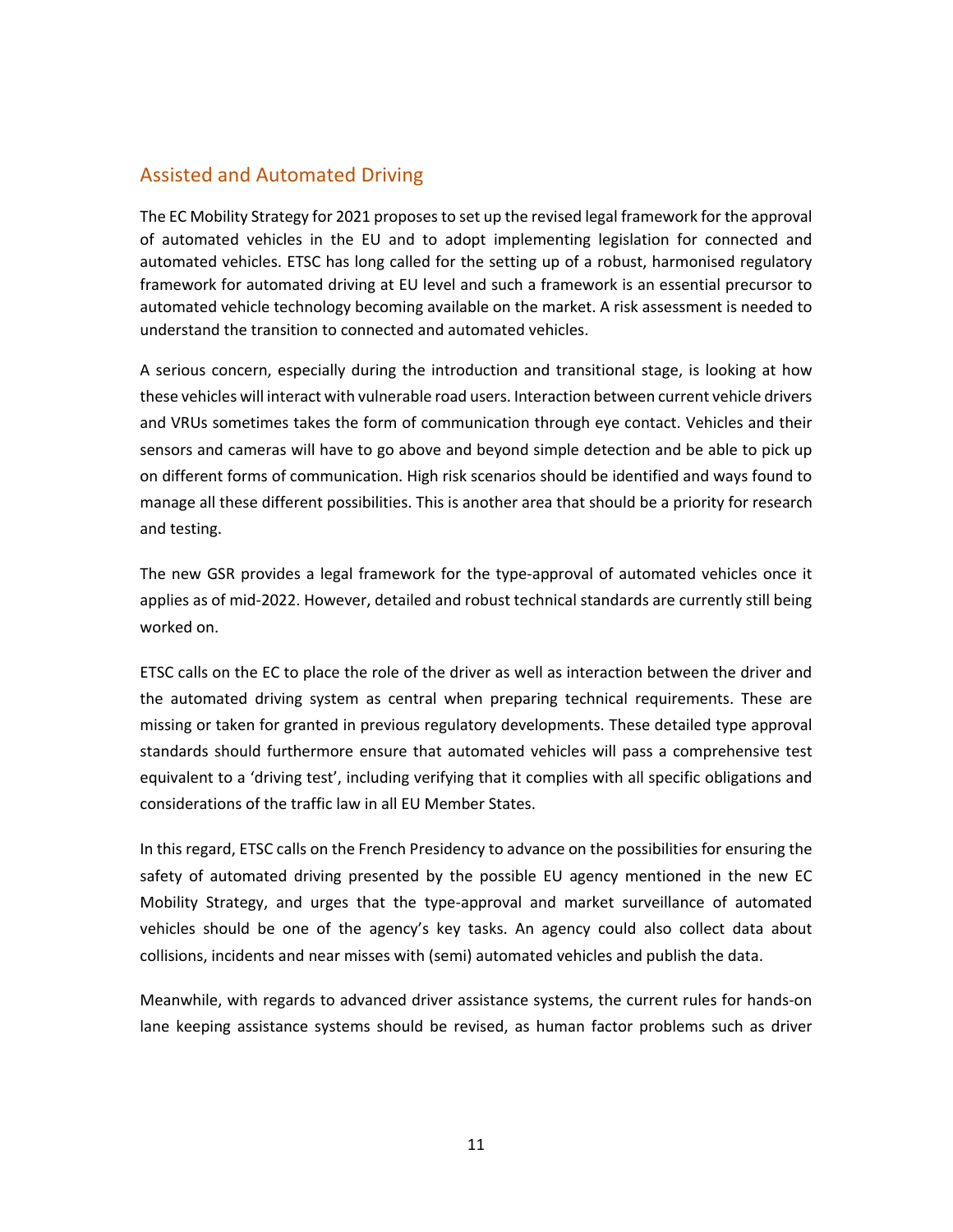overestimation and misunderstanding have been identified.<sup>27</sup> The French Presidency should ensure that hands-off lane-keeping assistance systems are not permitted due to concerns regarding their risks for road safety.<sup>28</sup>

#### Intelligent Transport Systems (ITS)

In December 2021, the European Commission presented a legislative proposal to update EU rules on Intelligent Transport Systems (ITS).<sup>29</sup> The French Presidency should ensure that a general approach on the file is adopted during its term, in view of a swift adoption of the revised rules.

Under the proposed rules, EU Member States would have to provide certain road (safety) data types as well as ITS services on road safety related events. ETSC welcomes these requirements, given their potential to improve road safety, notably the provision to provide both static and dynamic data on speed limits.

These data will then be available for use by in-vehicle safety systems such as Intelligent Speed Assistance. By requiring Member States to make data on speed limits for their entire road network available, map makers gain trusted sources – the national road authorities – to ensure the accuracy of their own data on speed limits. This in turn should ensure that drivers are correctly assisted by their ISA systems to keep to the applicable speed limit, and should furthermore minimise driver annoyance from incorrect information, both of which are vital for ISA systems to achieve their potential to improve road safety in the EU.

Given the importance for road safety as outlined above, ETSC calls on the French Presidency to be more ambitious and set the implementation dates a year earlier, in respectively 2024 and 2027.

<sup>&</sup>lt;sup>27</sup> Dutch Safety Board (2019), Who is in control? Road safety and automation in road traffic. http://bit.ly/2LESsV2

<sup>&</sup>lt;sup>28</sup> For more information, see the second half of the following news article: ETSC (2020), Euro NCAP launches ratings for advanced driver assistance systems. http://bit.ly/3i3Xlmo

<sup>&</sup>lt;sup>29</sup> European Commission (2021), Proposal for a Directive amending Directive 2010/40/EU on the framework for the deployment of Intelligent Transport Systems. (COM(2021)813) https://bit.ly/3KyecM4